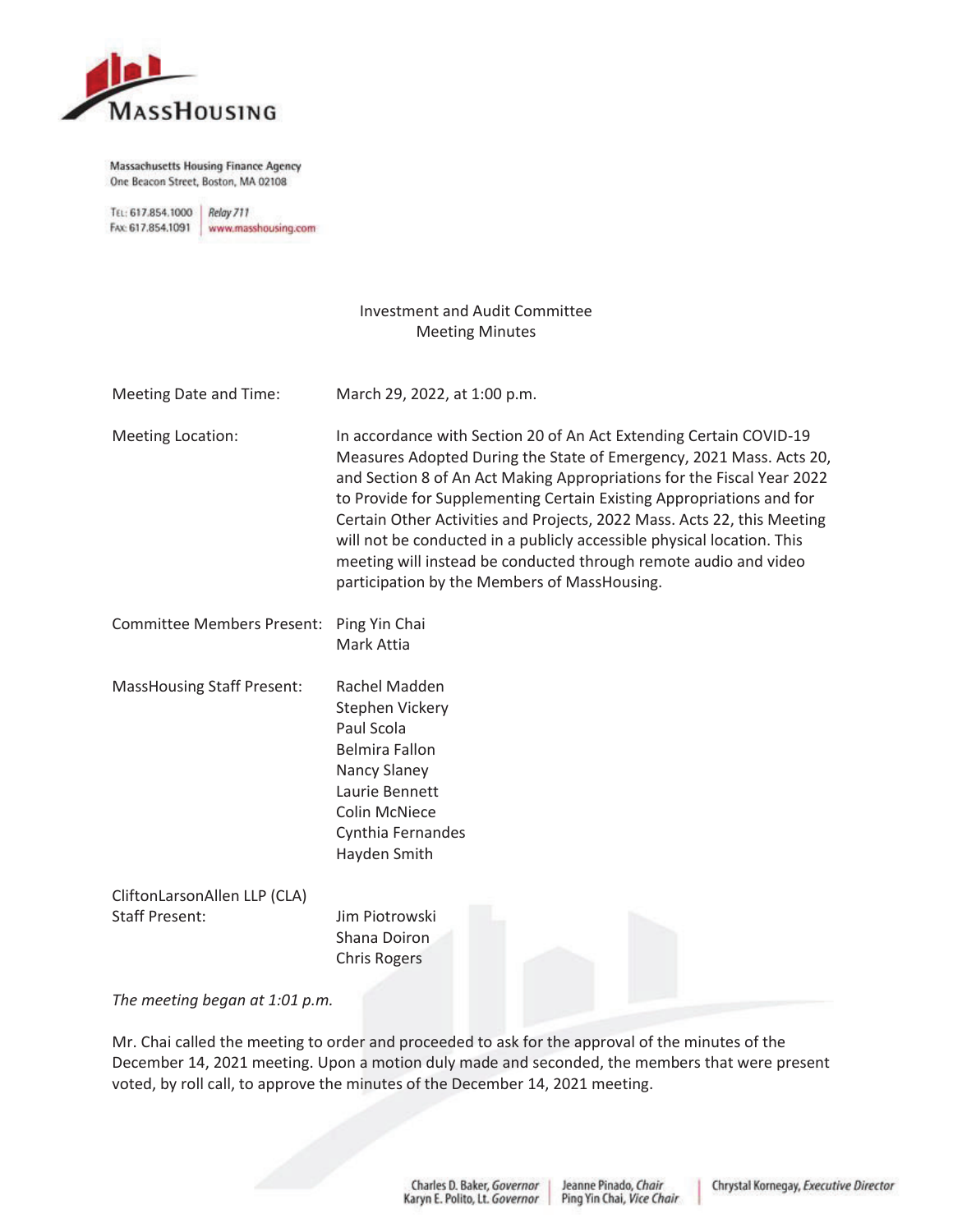Following such approval, Mr. Vickery reviewed the OPEB Year-End Discussion. In anticipation of the proposal to change the fiscal year-end of the OPEB Trust from June 30<sup>th</sup> to December  $31^{st}$ , Mr. Vickery explained the issues with the current OPEB timing. Mr. Vickery presented a brief history on the implementation of GASB 68, as it relates to the recording of a pension liability or asset. He further noted that in Fiscal Year 2018, MassHousing implemented GASB 75, which resulted in an OPEB liability on the statement of net position. He highlighted that both GASB pronouncements resulted in changes to the statement of net position and the income statement. Mr. Vickery further explained that every two years, an actuary provides a valuation to update the pension and OPEB liability. A funding schedule is also established as part of the financial presentation. The valuation for the Agency's Pension is included in a separate report and included in the GASB 67/68 report. The OPEB valuation and funding schedule are included in a GASB 74/75 report. The Executive Secretary for Retirement utilizes the GASB 67/68 report and the GASB 74/75 report. The Agency Financial Statement uses aspects of both the GASB 67/68 and the GASB 74/75 reports for its notes and required supplementary information.

The GASB 67/68 report, utilized for pension purposes, has a year-end of December  $31<sup>st</sup>$ . This allows the finance team to gather all required information from retirement and human resources before the agency fiscal year end on June 30. The reporting requirements of the GASB 74/75 require a year-end of June 30. The agency does not receive the GASB 74/75 report until a month after the end of its fiscal year. Because the agency has a 90-day reporting requirement to issue the financial audit after June 30, this puts the agency at risk to deliver the audit within that timeframe.

Mr. Vickery explained that the Agency is proposing to change the OPEB year-end from June  $30<sup>th</sup>$  to December 31<sup>st</sup> to align with the pension fiscal-year, starting on December 31, 2023. There would be a shortened reporting period for the period July 1, 2022 to December 31, 2023. The benefits of the change include: a reduction in reporting risk related to fiscal year end reporting, reduction in staff workload, and the information for pension and OPEB would be for the same period. Mr. Vickery mentioned that MassPort successfully changed their OPEB year end with a similar approach. Mr. Vickery then solicited questions from the Committee.

Mr. Chai said that the proposal was well said. Mr. Attia said he did not have any concerns and asked when MassPort completed the change. Mr. Vickery said they did their first full year with the new fiscal year end in 2021. Mr. Vickery also stated the Agency is planning on doing a Request For Proposals (RFP) for the actuary services. Mr. McNiece mentioned that the OPEB Committee will vote to approve the proposal next, and the proposal will be presented for a vote at a later Board Meeting.

With no further questions or discussion, Ms. Fernandes reviewed the Investment and Audit Committee Report for the second quarter (Q2) of Fiscal Year 2022 (FY2022). She reviewed the audits completed during Q2, which were the second phase of the IT engagement, and the administrative services engagement. Ms. Fernandes explained the purpose of the IT engagement was to compare the controls that exist in the agency related to cybersecurity with the National Institute of Standards and Technology (NIST) Framework. She also explained the purpose of the administrative services engagement was to validate the back-to-work plan and alternative work strategy. She highlighted that Internal Audit tested controls related to the operation of a safe environment in line with Centers for Disease Control (CDC) guidance.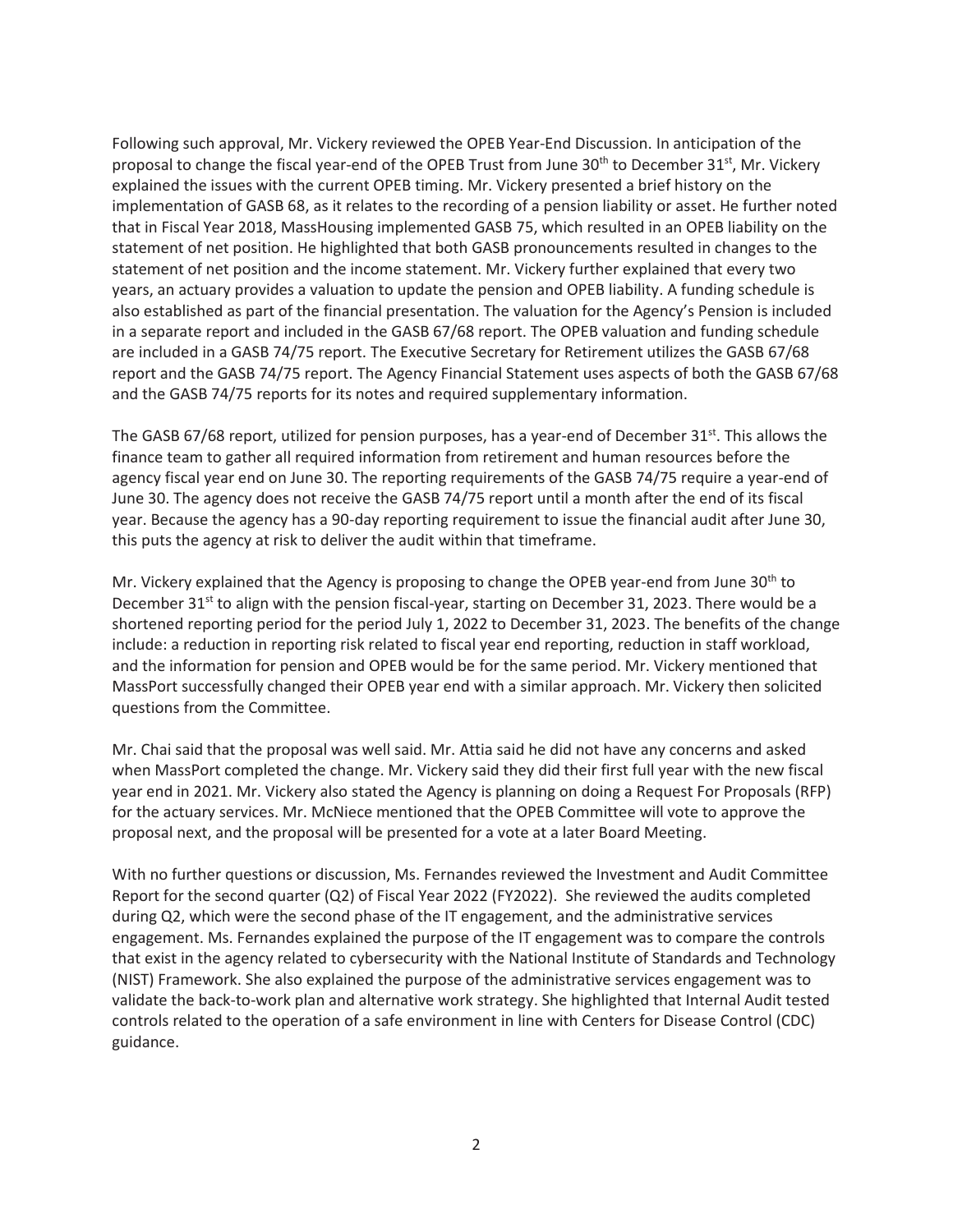Ms. Fernandes stated there were no changes to the audit plan this quarter, and that all audits were ontrack for completion, in line with the FY2022 Audit Plan. She mentioned there were no reported hotline incidents, and that the Agency will be completing an RFP for hotline services this year. Ms. Fernandes then presented the engagements performed by assurance providers other than Internal Audit. She explained the State Audit Report was released with a clean opinion and an "Other Matters" section. The other matters section was a recommendation to clarify internal policy and procedure documentation, and the Agency believes it has implemented the recommendation.

Ms. Fernandes mentioned that the Committee package included the Institute of Internal Auditors (IIA) 2022 On-Risk Report, which highlights key risks globally identified by the IIA. She noted that the global risk and opportunities mirror the Agency's key areas of focus.

After Ms. Fernandes' presentation, Mr. Chai asked about the last State Audit Report where recommendations were made related to IT, and if all those recommendations were implemented. Ms. Fernandes said that they were addressed, and the recommendations focused on IT governance. Ms. Fernandes also mentioned that Internal Audit is looking to substantively test those recommendations in the next fiscal year.

With no further questions, Mr. Chai moved on to the Clifton Larson Allen (CLA) Required Communications regarding the FY2021 Single-Audit.

Mr. Piotrowski introduced the CLA team. He gave an overview of the terms of the engagement, which was to complete a single audit over Federal programs in accordance with Federal Compliance Requirements, and to opine on the Schedule of Federal Awards (SEFA). In addition, CLA tested compliance of major programs, and internal controls of major programs.

Mr. Piotrowski said that the Agency received an unmodified opinion with both the SEFA and compliance with major federal awards. The major program tested was the Section 8 HAP for Low Income Families, and no findings were identified. Mr. Piotrowski gave a summary of Federal Awards received and spent by the Agency. Mr. Piotrowski also presented other required communications, including: significant account policies, note disclosures, that there were no difficulties encountered during the audit, and no uncorrected and corrected misstatements. He also said that there was no disagreement with management, and the management representation letter was signed by all appropriate parties. Mr. Piotrowski then solicited questions from the Committee.

Mr. Chai said that the report looked great. There were no further questions or comments.

*At approximately 1:25 p.m. members of MassHousing staff left the room so that the Committee could speak independently with CLA, after which the meeting concluded at approximately 1:30 p.m.*

A true record.

Attest.  $\left( \begin{array}{c} \begin{array}{c} \begin{array}{c} \end{array} \\ \end{array} \right) \end{array}$ Colin M. McNiece Colin M.

Secretary